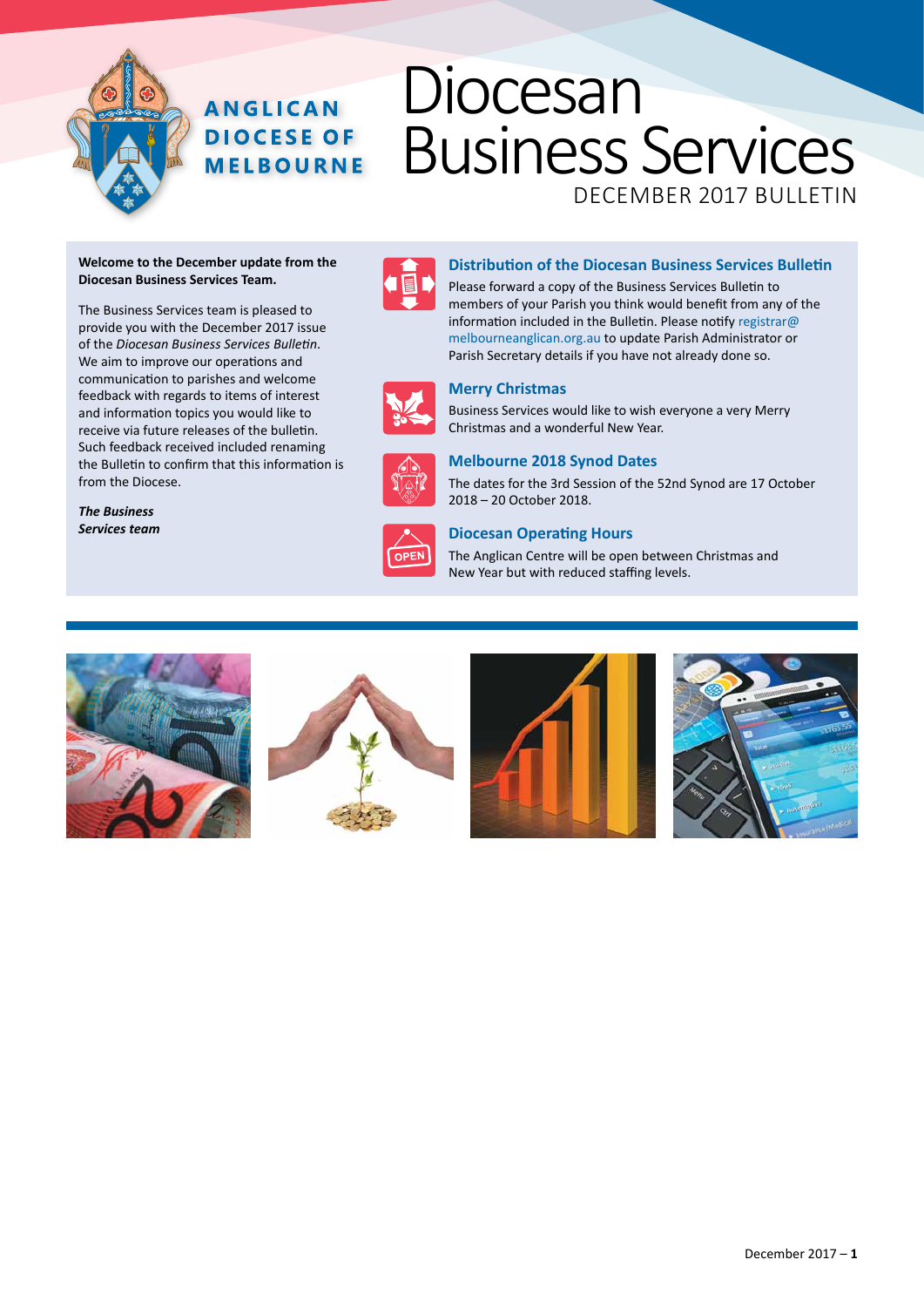

## **Child Protection Reportable Conduct Scheme**

### **The Reportable Conduct Scheme**

In the first half of 2017, the Victorian Parliament enacted the *Children Legislation Amendment (Reportable Conduct) Act 2017* (the Reportable Conduct Act);

With effect from 1 January 2018, the Reportable Conduct Scheme under the Reportable Conduct Act will come into force in Victoria in relation to the Anglican Diocese of Melbourne.

The Scheme constituted under the Reportable Conduct Act imposes obligations on the Head of the responsible Entity to notify the Commission for Children and Young People and to take other steps as required.

The scheme is administered by the Commission for Children and Young People (**the Commission**) seeks to regulate reportable conduct which is defined to mean:

- (a) a sexual offence committed against, with or in the presence of, a child, whether or not a criminal proceeding in relation to the offence has been commenced or concluded; or
- (b) sexual misconduct, committed against, with or in the presence of, a child; or
- (c) physical violence committed against, with or in the presence of, a child; or
- (d) any behaviour that causes significant emotional or psychological harm to a child; or
- (e) significant neglect of a child;
- **A reportable allegation** is defined under the Act to mean: any information that leads a person to form a reasonable belief that an employee has committed:
	- (a) reportable conduct; or
	- (b) misconduct that may involve reportable conduct –

whether or not the conduct or misconduct is alleged to have occurred within the course of the person's employment;

**Employee** is defined in the Reportable Conduct and in this circular in relation to a religious body to include a minister of religion, a religious leader, an employee, volunteer, contractor, office holder or officer of the religious body;

The scheme constituted under the Reportable Conduct Act is based on the fundamental principles that:

- (a) the protection of children is the paramount consideration in the context of child abuse or employee misconduct involving a child;
- (b) criminal conduct or suspected criminal conduct should be reported to the police;
- (c) a police investigation into the subject matter of a reportable allegation has priority and, unless the investigation may otherwise be conducted under any other Act, an investigation under the reportable conduct scheme must be suspended or must not be commenced until the police advise or agree that it may proceed;
- (d) the Commission and others involved in the reportable conduct scheme should work in collaboration to ensure the fair, effective and timely investigation of reportable allegations;
- (e) employees who are the subject of reportable allegations are entitled to receive natural justice in investigations into their conduct;
- (f) regulators have specific knowledge of the roles of the entities or the professional responsibilities of the employees they regulate and, if their functions permit, play an important role in the investigation of reportable allegations;
- (g) information should be shared during and after the conclusion of an investigation into a reportable allegation;
- (h) after the conclusion of an investigation into a reportable allegation, the Commission may share information with the Department of Justice and Regulation for the purpose of a working with children check;

A.6: Schedule 4 of the Reportable Conduct Act lists the Entities to which the reportable conduct scheme applies with effect from 1 January 2018, including a religious body within the meaning of s81 of the *Equal Opportunity Act 2010*;

*continued over >>>*